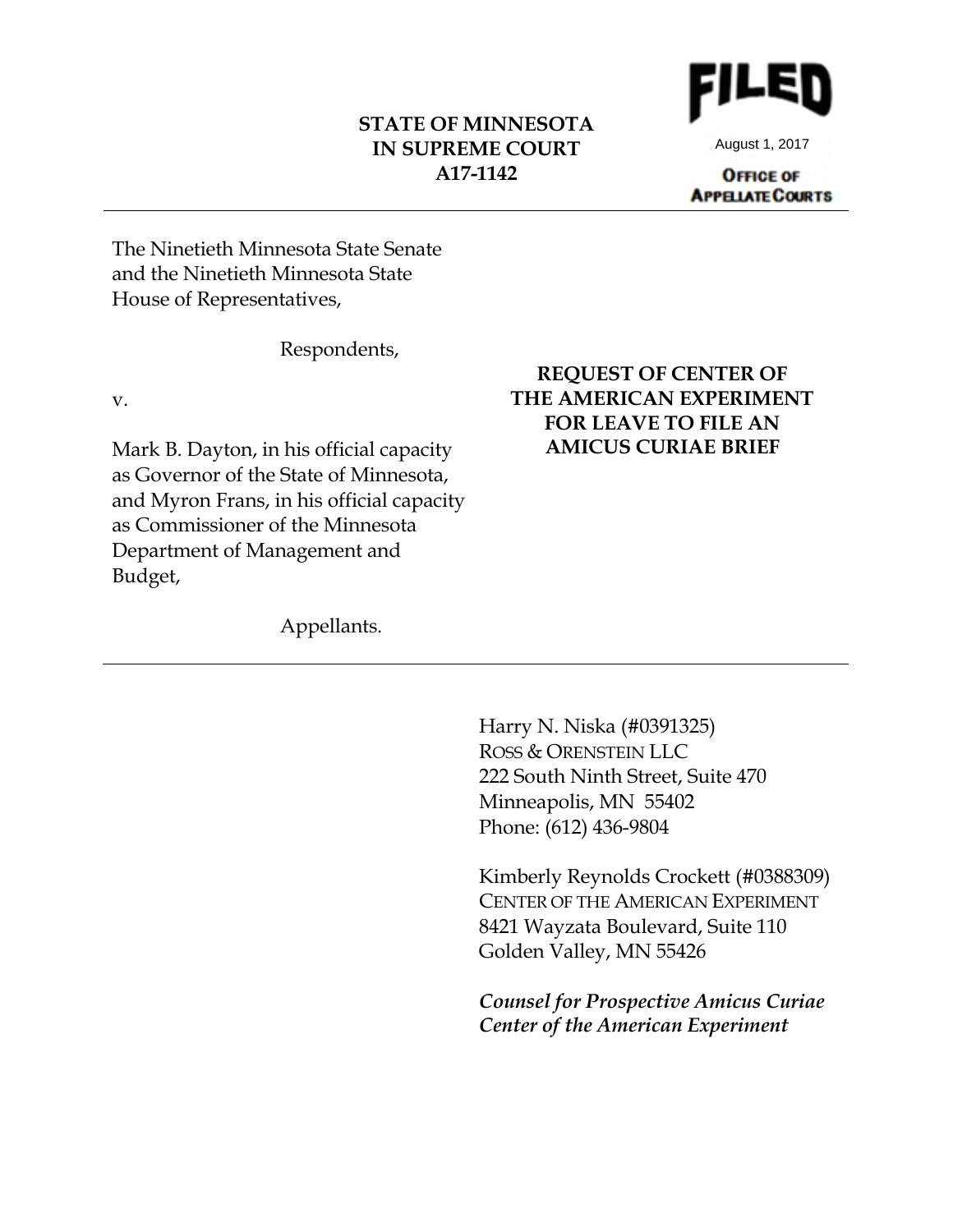In accordance with Minnesota Rule of Appellate Procedure 129.01, Center of the American Experiment (the "Center") respectfully seeks this Court's permission to file an amicus brief in *The Ninetieth Minnesota State Senate v. Dayton*, No. A17- 1142.

#### **Interest and Identity of the Center**

The Center's interest is public. The Center is a non-partisan educational organization dedicated to the principles of individual sovereignty, private property and the rule of law. It advocates for creative policies that limit government involvement in individual affairs and promotes competition and consumer choice in a free market environment. The Center is a non-profit, taxexempt educational organization under Section 501(c)(3) of the Internal Revenue Code. The Center has participated as amicus curiae in several recent cases before this Court raising important issues of public interest and Constitutional law. *See, e.g., Wiebesick v. City of Golden Valley*, --- N.W.2d ----, 2017 WL 3045553 (Minn. 2017); *First Baptist Church of St. Paul v. City of St. Paul*, 884 N.W.2d 355 (Minn. 2016); *McCaughtry v. City of Red Wing*, 831 N.W.2d 518 (Minn. 2013).

## **Position of the Center**

The Center seeks leave to participate in order to file a brief as an amicus curiae in support of Respondents and the District Court's decision that Governor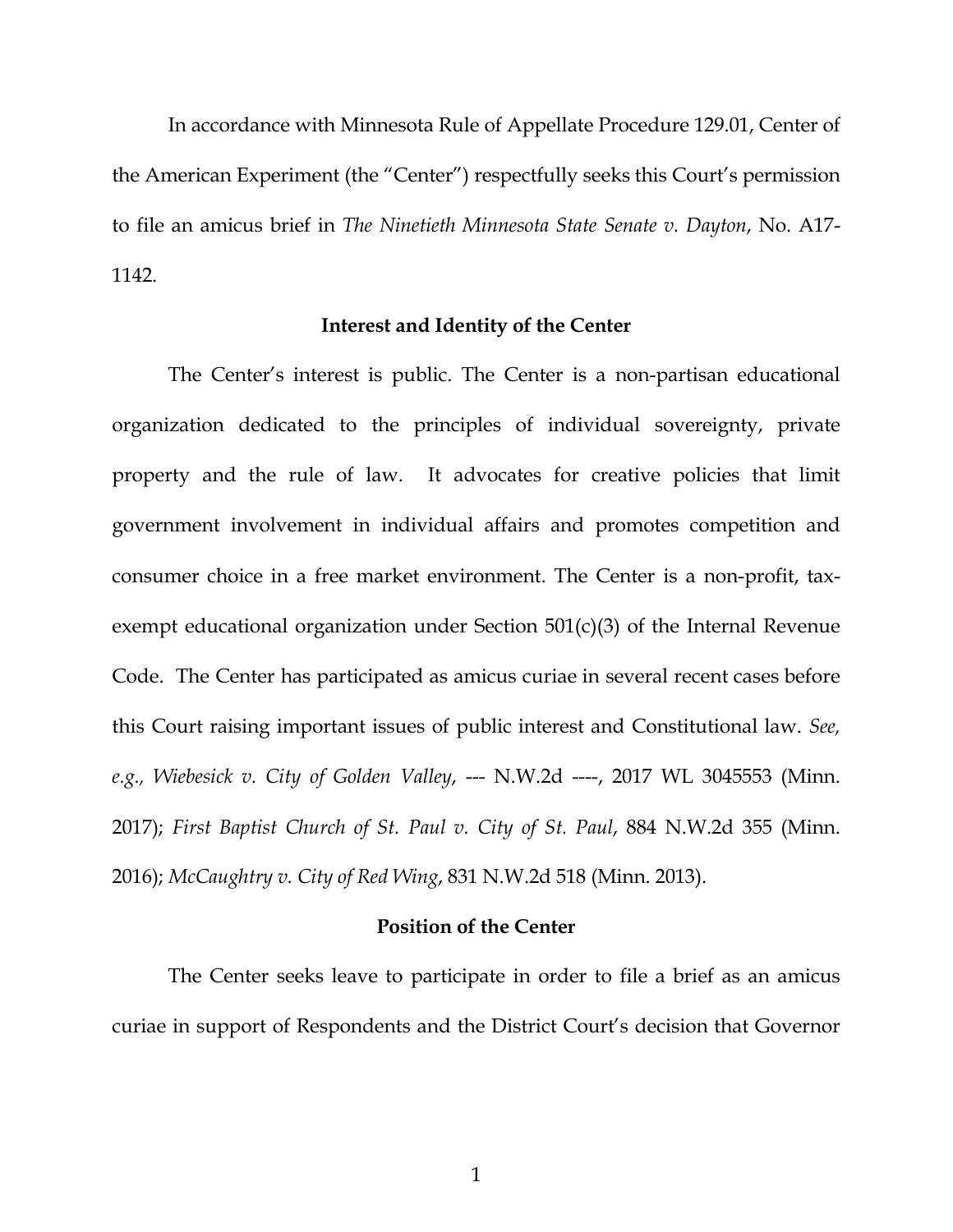Dayton's line-item vetoes violated the Separation of Powers Clause of the Minnesota Constitution.

## **Desirability of the Center's Participation as Amicus Curiae**

The Center respectfully maintains that its amicus brief is desirable because this case raises vital separation of powers questions and affect interests beyond the named parties, in this case the attempt on the part of the governor to use his executive authority to line-item veto funding for the legislative branch, a coequal branch of state government and a branch that is elected to represent the will of the people of Minnesota. The Center believes it can offer valuable experience and perspective regarding the important constitutional issues presented, and that it can assist the Court by clarifying and furthering debate.

For these reasons, the Center respectfully requests the opportunity to participate in this case as amicus curiae in support of Respondents.